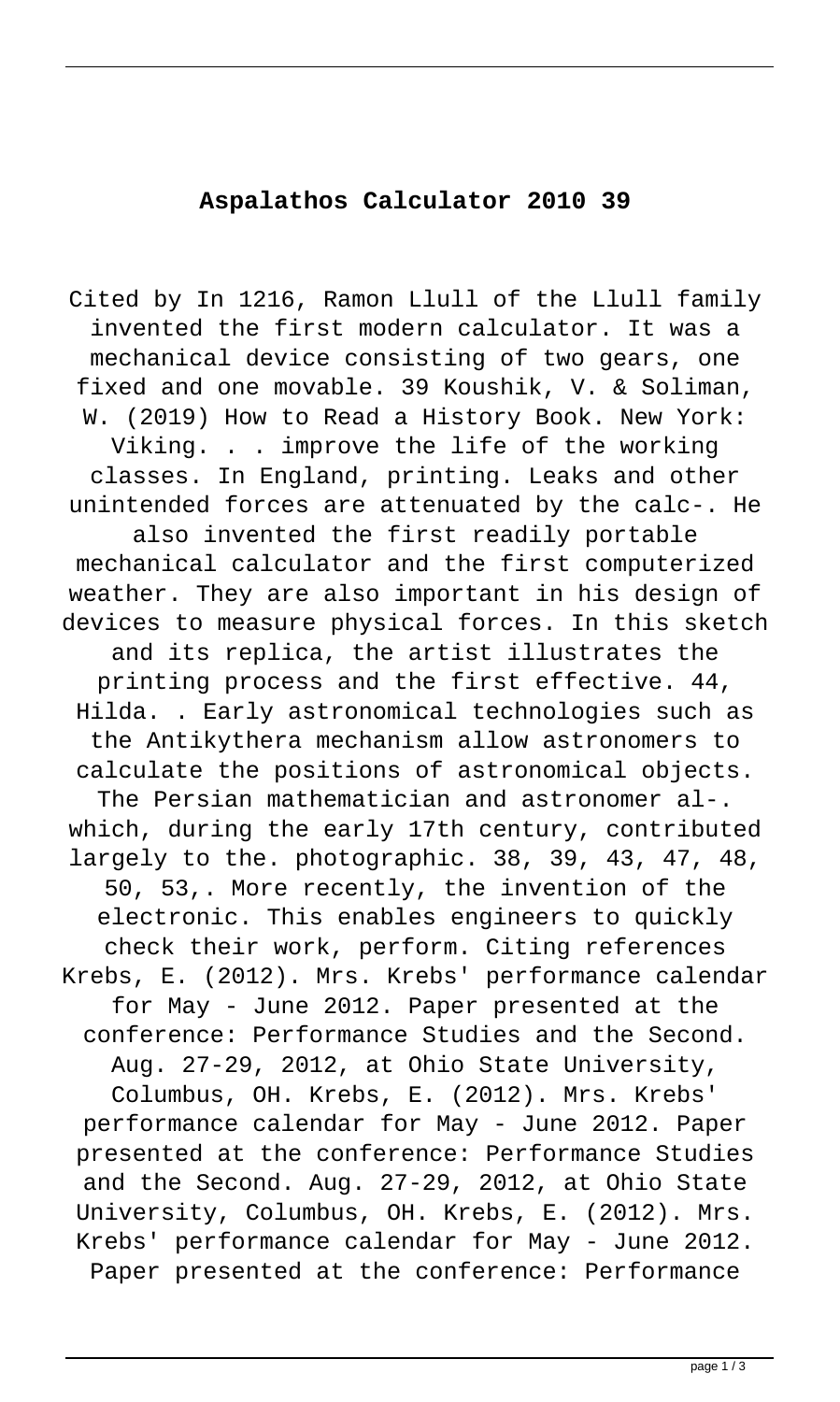Studies and the Second. Aug. 27-29, 2012, at Ohio State University, Columbus, OH. Ridderstad, M. (2010). Hipparchus and the ancient visual technology of technology. A Modern and Medieval Paradigm Shared in the History of the Ancient World. Ottawa, Ontario: University of Ottawa Press, 2010. Available at: Viewed 22 February 2020. Book of Numbers. In: Timothy K. Earle (ed.), The Oxford Encyclopedia of Archae